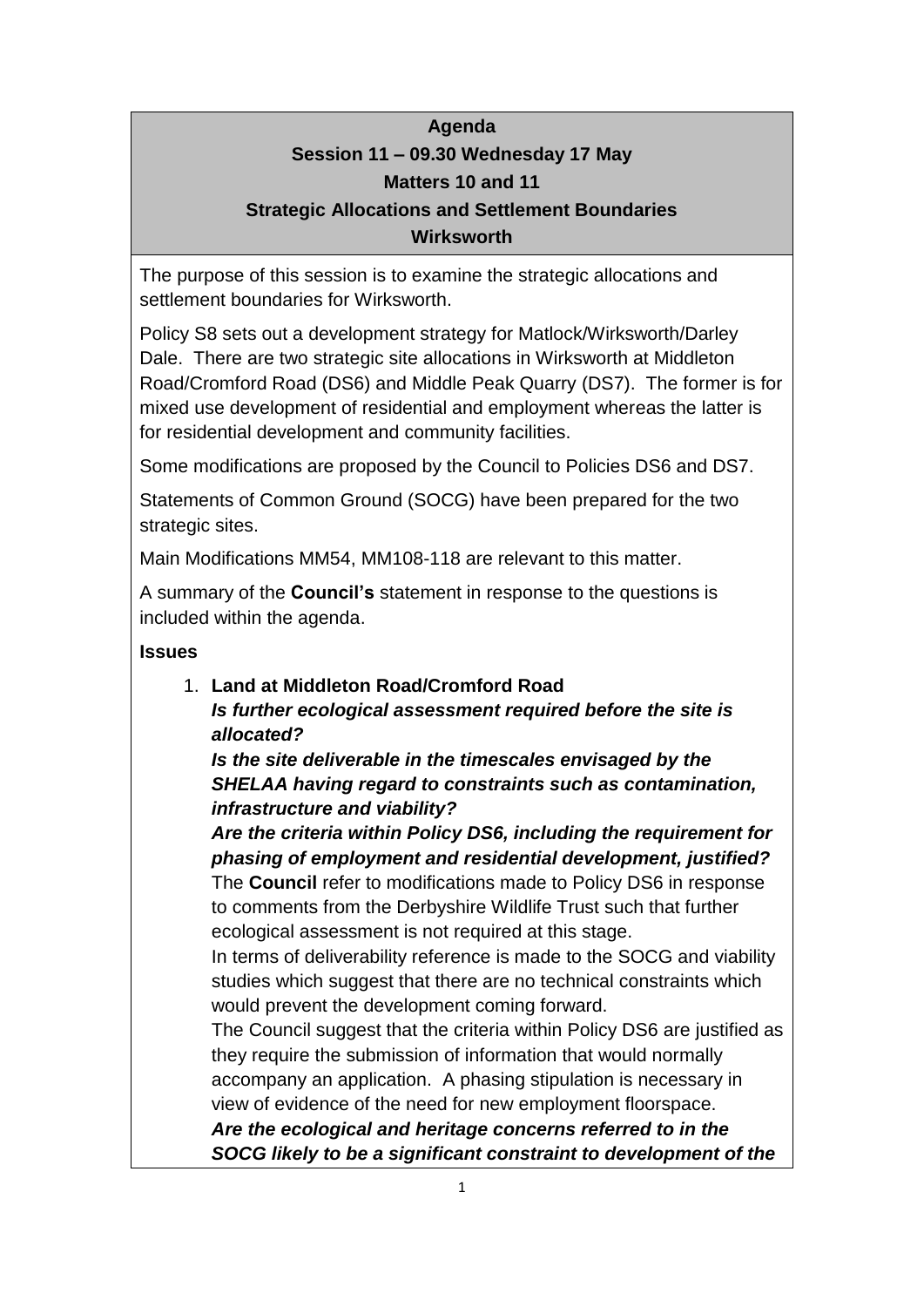*site? Is 2018/19 a realistic start date as set out in the SHLAA?*

2. **Land at Middle Peak Quarry** *Is the site deliverable in the timescales envisaged by the SHELAA having regard to constraints, infrastructure and viability?*

*In particular what are the implications for deliverability of ecological constraints, contamination, quarry faces, stability and the mineral resource?*

*Are the criteria within Policy DS7, including the requirement for phasing of employment and residential development, justified?* In terms of deliverability reference is made by the **Council** to the SOCG and viability studies which suggest that there are no technical constraints which would prevent the development coming forward. The Council suggest that the criteria within Policy DS7 are justified as they require the submission of information that would normally accompany an application. A phasing stipulation is necessary in view of evidence of the need for new employment floorspace. *Are the extent of the allocation (62ha), the housing numbers (645 dwellings) and the mix of uses justified? Would the preliminary proposals for extraction and use of materials (Appendix 4 of the SOCG) be likely to satisfy the requirements of Policy MC17 in relation to the mineral resource? What are the implications of the location of the nature reserve for access to and development of the site? How can connectivity between the site and town centre be* 

### *improved?*

#### **3. Settlement Boundaries**

*Is the settlement boundary for Wirksworth justified?* The Council state that the boundary is intended to reflect the extent of the settlement's existing and proposed built-up area using criteria set out in paragraph 4.23 of the LP.

*Are there any locations where the settlement boundary could be amended without causing significant harm whilst increasing development opportunities?*

4. **Infrastructure**

*Will the infrastructure to support the scale of development proposed be provided in the right place and at the right time, including that relating to the highway network, health and education?*